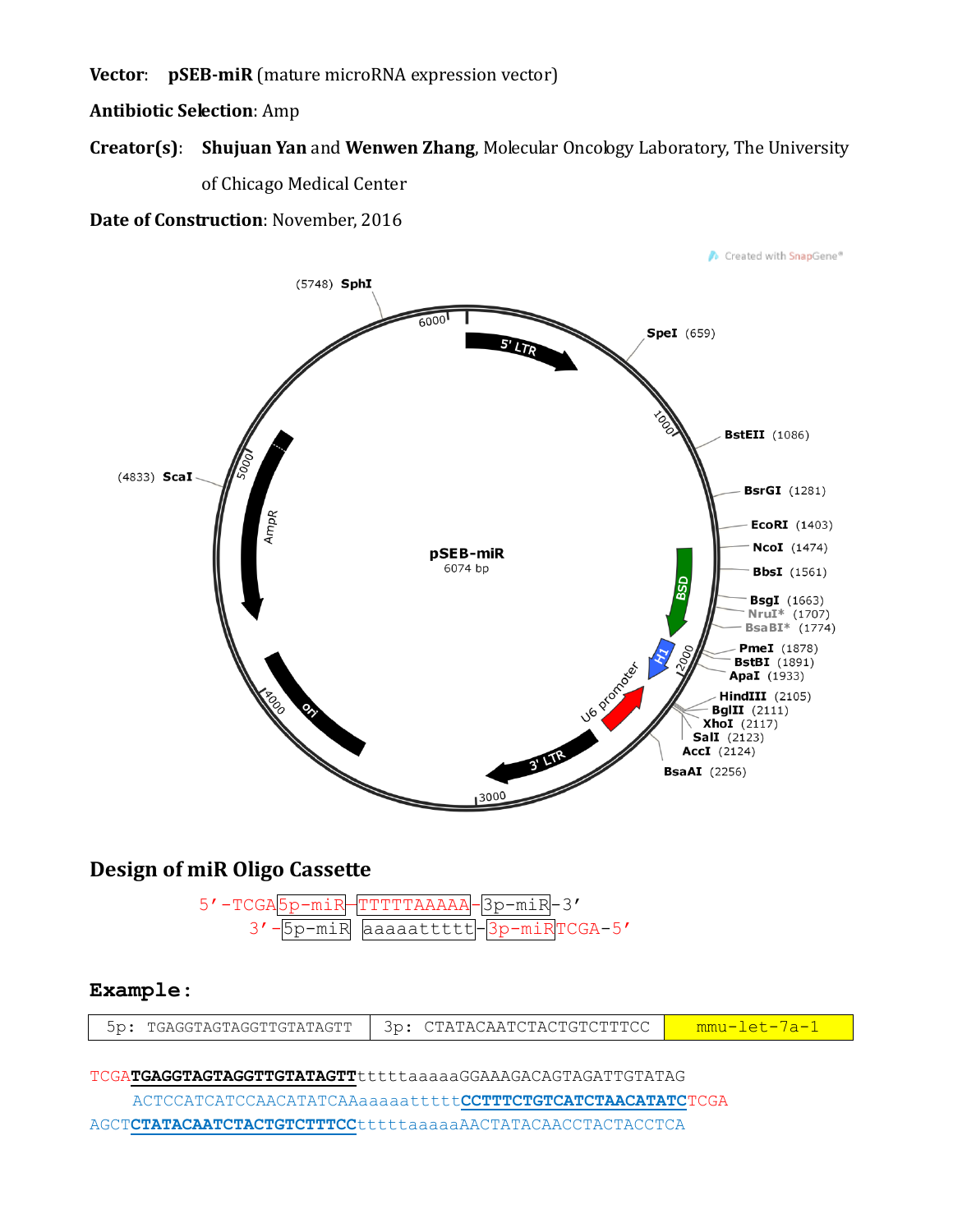## **pSEB-miR Full-length Vector Sequence**

TGAAAGACCCCACCTGTAGGTTTGGCAAGCTAGCTTAAGTAACGCCATTTTGCAAGGCATGGAAAATACATAACTGAGAATAGAGAAGTTA GATCAAGGTTAGGAACAGAGAGACAGCAGAATATGGGCCAAACAGGATATCTGTGGTAAGCAGTTCCTCCCCGGCTCAGGGCCAAGAACAG ATGGTCCCCAGATGCGGTCCCGCCCTCAGCAGTTTCTAGAGAACCATCAGATGTTTCCAGGGTGCCCCAAGGACCTGAAATGACCCTGTGC CTTATTTGAACTAACCAATCAGTTCGCTTCTCGCTTCTGTTCGCGCGCTTCTGCTCCCCGAGCTCAATAAAAGAGCCCACAACCCCTCACT CGGCGCGCCAGTCCTCCGATAGACTGCGTCGCCCGGGTACCCGTATTCCCAATAAAGCCTCTTGCTGTTTGCATCCGAATCGTGGACTCGC TGATCCTTGGGAGGGTCTCCTCAGATTGATTGACTGCCCACCTCGGGGGTCTTTCATTTGGAGGTTCCACCGAGATTTGGAGACCCCTGCC CAGGGACCACCGACCCCCCCGCCGGGAGGTAAGCTGGCCAGCGGTCGTTTCGTGTCTGTCTCTGTCTTTGTGCGTGTTTGTGCCGGCATCT AATGTTTGCGCCTGCGTCTGTACTAGTTAGCTAACTAGCTCTGTATCTGGCGGACCCGTGGTGGAACTGACGAGTTCTGAACACCCGGCCG CAACCCTGGGAGACGTCCCAGGGACTTTGGGGGCCGTTTTTGTGGCCCGACCTGAGGAAGGGAGTCGATGTGGAATCCGACCCCGTCAGGA TATGTGGTTCTGGTAGGAGACGAGAACCTAAAACAGTTCCCGCCTCCGTCTGAATTTTTGCTTTCGGTTTGGAACCGAAGCCGCGCGTCTT GTCTGCTGCAGCGCTGCAGCATCGTTCTGTGTTGTCTCTGTCTGACTGTGTTTCTGTATTTGTCTGAAAATTAGGGCCAGACTGTTACCAC TCCCTTAAGTTTGACCTTAGGTCACTGGAAAGATGTCGAGCGGATCGCTCACAACCAGTCGGTAGATGTCAAGAAGAGACGTTGGGTTACC TTCTGCTCTGCAGAATGGCCAACCTTTAACGTCGGATGGCCGCGAGACGGCACCTTTAACCGAGACCTCATCACCCAGGTTAAGATCAAGG TCTTTTCACCTGGCCCGCATGGACACCCAGACCAGGTCCCCTACATCGTGACCTGGGAAGCCTTGGCTTTTGACCCCCCTCCCTGGGTCAA GCCCTTTGTACACCCTAAGCCTCCGCCTCCTCTTCCTCCATCCGCCCCGTCTCTCCCCCTTGAACCTCCTCGTTCGACCCCGCCTCGATCC TCCCTTTATCCAGCCCTCACTCCTTCTCTAGGCGCCGGAATTCTGTTGACAATTAATCATCGGCATAGTATATCGGCATAGTATAATACGA CAAGGTGAGGAACTAAACCATGGCCAAGCCTTTGTCTCAAGAAGAATCCACCCTCATTGAAAGAGCAACGGCTACAATCAACAGCATCCCC ATCTCTGAAGACTACAGCGTCGCCAGCGCAGCTCTCTCTAGCGACGGCCGCATCTTCACTGGTGTCAATGTATATCATTTTACTGGGGGAC CTTGTGCAGAACTCGTGGTGCTGGGCACTGCTGCTGCTGCGGCAGCTGGCAACCTGACTTGTATCGTCGCGATCGGAAATGAGAACAGGGG CATCTTGAGCCCCTGCGGACGGTGCCGACAGGTGCTTCTCGATCTGCATCCTGGGATCAAAGCCATAGTGAAGGACAGTGATGGACAGCCG ACGGCAGTTGGGATTCGTGAATTGCTGCCCTCTGGTTATGTGTGGGAGGGCTAAgtttaaacagcttaattcgaacgctgacgtcatcaac ccgctccaaggaatcgcgggcccagtgtcactaggcgggaacacccagcgcgcgtgcgccctggcaggaagatggctgtgagggacagggg agtggcgccctgcaatatttgcatgtcgctatgtgttctgggaaatcaccataaacgtgaaatgtctttggatttgggaatcttataagtt ctgtatgagacAAGCTTAGATCTCTCGAGGTCGACctttccacaagatatataaagccaagaaatcgaaatactttcaagttacggtaagc atatgatagtccattttaaaacataattttaaaactgcaaactacccaagaaattattactttctacgtcacgtattttgtactaatatct ttgtgtttacagtcaaattaattctaattatctctctaacagccttgtatcgtatatgcaaatatgaaggaatcatgggaaataggccctc ttcctgcccgaccttggatcattaaCGATAAAATAAAAGATTTTATTTAGTCTCCAGAAAAAGGGGGGAATGAAAGACCCCACCTGTAGGT TTGGCAAGCTAGCTTAAGTAACGCCATTTTGCAAGGCATGGAAAATACATAACTGAGAATAGAGAAGTTCAGATCAAGGTTAGGAACAGAG AGACAGCAGAATATGGGCCAAACAGGATATCTGTGGTAAGCAGTTCCTGCCCCGGCTCAGGGCCAAGAACAGATGGTCCCCAGATGCGGTC CCGCCCTCAGCAGTTTCTAGAGAACCATCAGATGTTTCCAGGGTGCCCCAAGGACCTGAAATGACCCTGTGCCTTATTTGAACTAACCAAT CAGTTCGCTTCTCGCTTCTGTTCGCGCGCTTCTGCTCCCCGAGCTCAATAAAAGAGCCCACAACCCCTCACTCGGCGCGCCAGTCCTCCGA TAGACTGCGTCGCCCGGGTACCCGTGTATCCAATAAACCCTCTTGCAGTTGCATCCGACTTGTGGTCTCGCTGTTCCTTGGGAGGGTCTCC TCTGAGTGATTGACTACCCGTCAGCGGGGGTCTTTCATGGGTAACAGTTTCTTGAAGTTGGAGAACAACATTCTGAGGGTAGGAGTCGAAT ATTAAGTAATCCTGACTCAATTAGCCACTGTTTTGAATCCACATACTCCAATACTCCTGAAATAGTTCATTATGGACAGCGCAGAAGAGCT GGGGAGAATTAATTCGTAATCATGGTCATAGCTGTTTCCTGTGTGAAATTGTTATCCGCTCACAATTCCACACAACATACGAGCCGGAAGC ATAAAGTGTAAAGCCTGGGGTGCCTAATGAGTGAGCTAACTCACATTAATTGCGTTGCGCTCACTGCCCGCTTTCCAGTCGGGAAACCTGT CGTGCCAGCTGCATTAATGAATCGGCCAACGCGCGGGGAGAGGCGGTTTGCGTATTGGGCGCTCTTCCGCTTCCTCGCTCACTGACTCGCT GCGCTCGGTCGTTCGGCTGCGGCGAGCGGTATCAGCTCACTCAAAGGCGGTAATACGGTTATCCACAGAATCAGGGGATAACGCAGGAAAG AACATGTGAGCAAAAGGCCAGCAAAAGGCCAGGAACCGTAAAAAGGCCGCGTTGCTGGCGTTTTTCCATAGGCTCCGCCCCCCTGACGAGC ATCACAAAAATCGACGCTCAAGTCAGAGGTGGCGAAACCCGACAGGACTATAAAGATACCAGGCGTTTCCCCCTGGAAGCTCCCTCGTGCG CTCTCCTGTTCCGACCCTGCCGCTTACCGGATACCTGTCCGCCTTTCTCCCTTCGGGAAGCGTGGCGCTTTCTCATAGCTCACGCTGTAGG TATCTCAGTTCGGTGTAGGTCGTTCGCTCCAAGCTGGGCTGTGTGCACGAACCCCCCGTTCAGCCCGACCGCTGCGCCTTATCCGGTAACT ATCGTCTTGAGTCCAACCCGGTAAGACACGACTTATCGCCACTGGCAGCAGCCACTGGTAACAGGATTAGCAGAGCGAGGTATGTAGGCGG TGCTACAGAGTTCTTGAAGTGGTGGCCTAACTACGGCTACACTAGAAGGACAGTATTTGGTATCTGCGCTCTGCTGAAGCCAGTTACCTTC GGAAAAAGAGTTGGTAGCTCTTGATCCGGCAAACAAACCACCGCTGGTAGCGGTGGTTTTTTTGTTTGCAAGCAGCAGATTACGCGCAGAA AAAAAGGATCTCAAGAAGATCCTTTGATCTTTTCTACGGGGTCTGACGCTCAGTGGAACGAAAACTCACGTTAAGGGATTTTGGTCATGAG ATTATCAAAAAGGATCTTCACCTAGATCCTTTTAAATTAAAAATGAAGTTTTAAATCAATCTAAAGTATATATGAGTAAACTTGGTCTGAC AGTTACCAATGCTTAATCAGTGAGGCACCTATCTCAGCGATCTGTCTATTTCGTTCATCCATAGTTGCCTGACTCCCCGTCGTGTAGATAA CTACGATACGGGAGGGCTTACCATCTGGCCCCAGTGCTGCAATGATACCGCGAGACCCACGCTCACCGGCTCCAGATTTATCAGCAATAAA CCAGCCAGCCGGAAGGGCCGAGCGCAGAAGTGGTCCTGCAACTTTATCCGCCTCCATCCAGTCTATTAATTGTTGCCGGGAAGCTAGAGTA AGTAGTTCGCCAGTTAATAGTTTGCGCAACGTTGTTGCCATTGCTACAGGCATCGTGGTGTCACGCTCGTCGTTTGGTATGGCTTCATTCA GCTCCGGTTCCCAACGATCAAGGCGAGTTACATGATCCCCCATGTTGTGCAAAAAAGCGGTTAGCTCCTTCGGTCCTCCGATCGTTGTCAG AAGTAAGTTGGCCGCAGTGTTATCACTCATGGTTATGGCAGCACTGCATAATTCTCTTACTGTCATGCCATCCGTAAGATGCTTTTCTGTG ACTGGTGAGTACTCAACCAAGTCATTCTGAGAATAGTGTATGCGGCGACCGAGTTGCTCTTGCCCGGCGTCAATACGGGATAATACCGCGC CACATAGCAGAACTTTAAAAGTGCTCATCATTGGAAAACGTTCTTCGGGGCGAAAACTCTCAAGGATCTTACCGCTGTTGAGATCCAGTTC GATGTAACCCACTCGTGCACCCAACTGATCTTCAGCATCTTTTACTTTCACCAGCGTTTCTGGGTGAGCAAAAACAGGAAGGCAAAATGCC GCAAAAAAGGGAATAAGGGCGACACGGAAATGTTGAATACTCATACTCTTCCTTTTTCAATATTATTGAAGCATTTATCAGGGTTATTGTC TCATGAGCGGATACATATTTGAATGTATTTAGAAAAATAAACAAATAGGGGTTCCGCGCACATTTCCCCGAAAAGTGCCACCTGACGTCTA AGAAACCATTATTATCATGACATTAACCTATAAAAATAGGCGTATCACGAGGCCCTTTCGTCTCGCGCGTTTCGGTGATGACGGTGAAAAC CTCTGACACATGCAGCTCCCGGAGACGGTCACAGCTTGTCTGTAAGCGGATGCCGGGAGCAGACAAGCCCGTCAGGGCGCGTCAGCGGGTG TTGGCGGGTGTCGGGGCTGGCTTAACTATGCGGCATCAGAGCAGATTGTACTGAGAGTGCACCATATGCGGTGTGAAATACCGCACAGATG CGTAAGGAGAAAATACCGCATCAGGCGCCATTCGCCATTCAGGCTGCGCAACTGTTGGGAAGGGCGATCGGTGCGGGCCTCTTCGCTATTA CGCCAGCTGGCGAAAGGGGGATGTGCTGCAAGGCGATTAAGTTGGGTAACGCCAGGGTTTTCCCAGTCACGACGTTGTAAAACGACGGCGC AAGGAATGGTGCATGCAAGGAGATGGCGCCCAACAGTCCCCCGGCCACGGGGCCTGCCACCATACCCACGCCGAAACAAGCGCTCATGAGC CCGAAGTGGCGAGCCCGATCTTCCCCATCGGTGATGTCGGCGATATAGGCGCCAGCAACCGCACCTGTGGCGCCGGTGATGCCGGCCACGA TGCGTCCGGCGTAGAGGCGATTAGTCCAATTTGTTAAAGACAGGATATCAGTGGTCCAGGCTCTAGTTTTGACTCAACAATATCACCAGCT GAAGCCTATAGAGTACGAGCCATAGATAAAATAAAAGATTTTATTTAGTCTCCAGAAAAAGGGGGGAA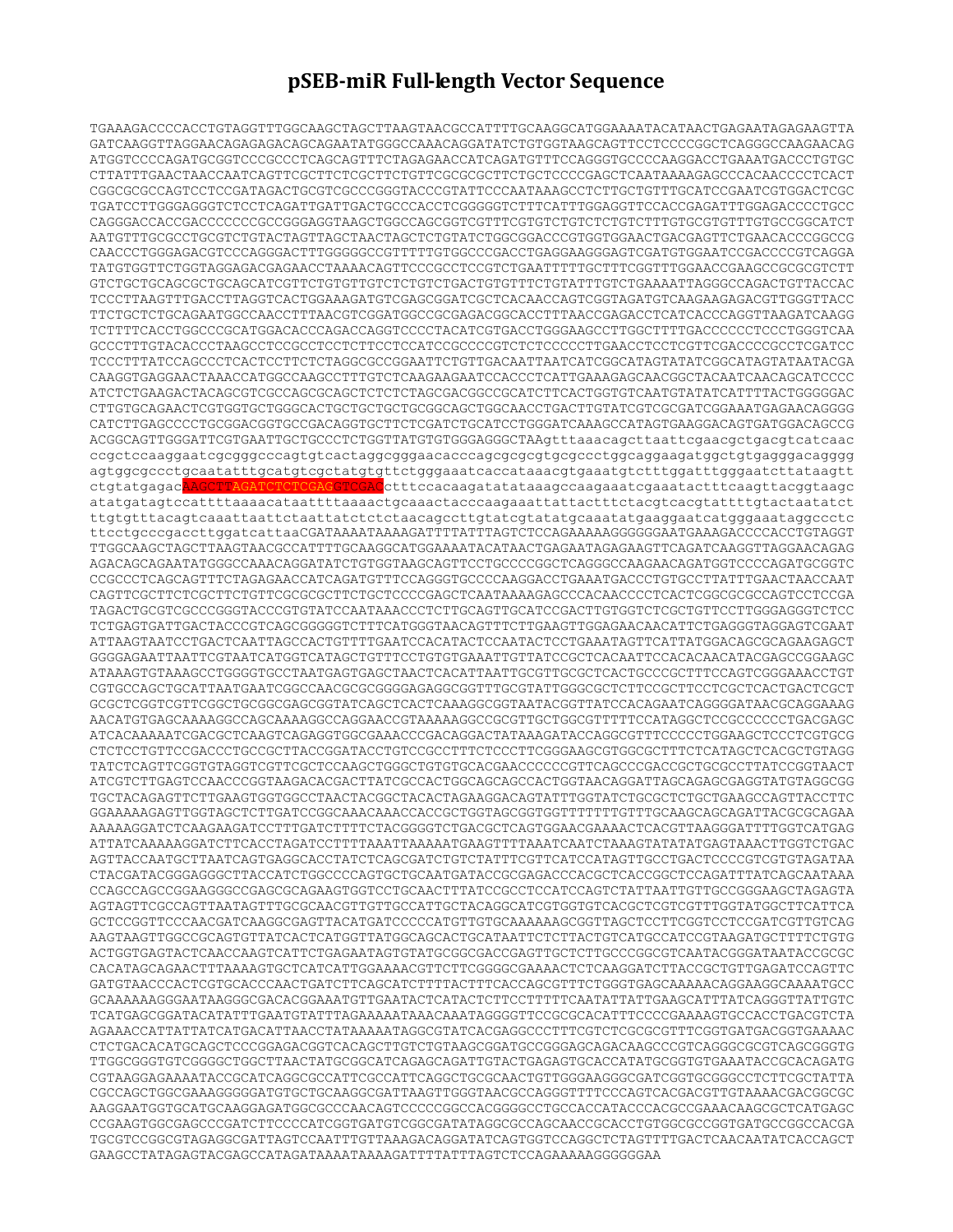pSEB-miR, 6074 bp. (CIRCULAR) Restriction analysis 12/21/2016 pDRAW32 revision 1.1.130 UNLICENSED Rebase containing 277 enzymes. 29 enzymes match enzyme selection criteria. **Single Cutter**

*Acc***I (GT'mk\_AC) [FblI,XmiI] Cuts 1 time. Cuts at position 2124.** *Afl***III (A'CryG\_T) Cuts 1 time. Cuts at position 3460.** *Apa***I (G\_GGCC'C) [Bsp120I,PspOMI] [dcm methylated] Cuts 1 time. Cuts at position 1933.** *Bbs***I (GAAGACnn'nnnn\_) [BpiI,BstV2I] Cuts 1 time. Cuts at position 1561.** *Bgl***II (A'GATC\_T) Cuts 1 time. Cuts at position 2111.** *Bsa***AI (yAC'GTr) [BstBAI,Ppu21I] Cuts 1 time. Cuts at position 2256.** *Bsa***BI (GATnn'nnATC) [Bse8I,BseJI] [dam methylated] Cuts 1 time. Cuts at position [1774].** *Bsg***I (GTGCAGnnnnnnnnnnnnnn\_nn') Cuts 1 time. Cuts at position 1663.** *Bsr***GI (T'GTAC\_A) [Bsp1407I,BstAUI] Cuts 1 time. Cuts at position 1281.** *Bst***BI (TT'CG\_AA) [AsuII,Bpu14I,Bsp119I,BspT104I,NspV,SfuI] Cuts 1 time. Cuts at position 1891.** *Bst***EII (G'GTnAC\_C) [BstPI,Eco91I,EcoO65I,PspEI] Cuts 1 time. Cuts at position 1086.** *Csp***CI (CAAnnnnnGTGGnnnnnnnnnn\_nn') Cuts 1 time. Cuts at position 1493.** *Csp***CI (CCACnnnnnTTGnnnnnnnnnnn\_nn') Cuts 1 time. Cuts at position 1528.** *Eco***RI (G'AATT\_C) Cuts 1 time. Cuts at position 1403.**

*Hin***dIII (A'AGCT\_T)**

**Cuts 1 time. Cuts at position 2105.** *Nco***I (C'CATG\_G) [Bsp19I] Cuts 1 time. Cuts at position 1474.** *Nru***I (TCG'CGA) [Bsp68I,BtuMI,RruI] [dam methylated] Cuts 1 time. Cuts at position [1707].** *Pci***I (A'CATG\_T) [PscI] Cuts 1 time. Cuts at position 3460.** *Pfo***I (T'CCnGG\_A) Cuts 1 time. Cuts at position 5386.** *Pme***I (GTTT'AAAC) [MssI] Cuts 1 time. Cuts at position 1878.** *Psi***I (TTA'TAA) [AanI] Cuts 1 time. Cuts at position 2087.** *Psp***OMI (G'GGCC\_C) [ApaI,Bsp120I] [dcm methylated] Cuts 1 time. Cuts at position 1929.** *Sal***I (G'TCGA\_C) Cuts 1 time. Cuts at position 2123.** *Sca***I (AGT'ACT) [AssI,BmcAI,ZrmI] Cuts 1 time. Cuts at position 4833.** *Sex***AI (A'CCwGG\_T) [CsiI,MabI] [dcm methylated] Cuts 1 time. Cuts at position [1214].** *Sgr***AI (Cr'CCGG\_yG) Cuts 1 time. Cuts at position 5896.** *Spe***I (A'CTAG\_T) [AhlI,BcuI] Cuts 1 time. Cuts at position 659.** *Sph***I (G\_CATG'C) [PaeI] Cuts 1 time. Cuts at position 5748.** *Xho***I (C'TCGA\_G) [PaeR7I,Sfr274I,SlaI,StrI]**

**Cuts 1 time. Cuts at position 2117.**